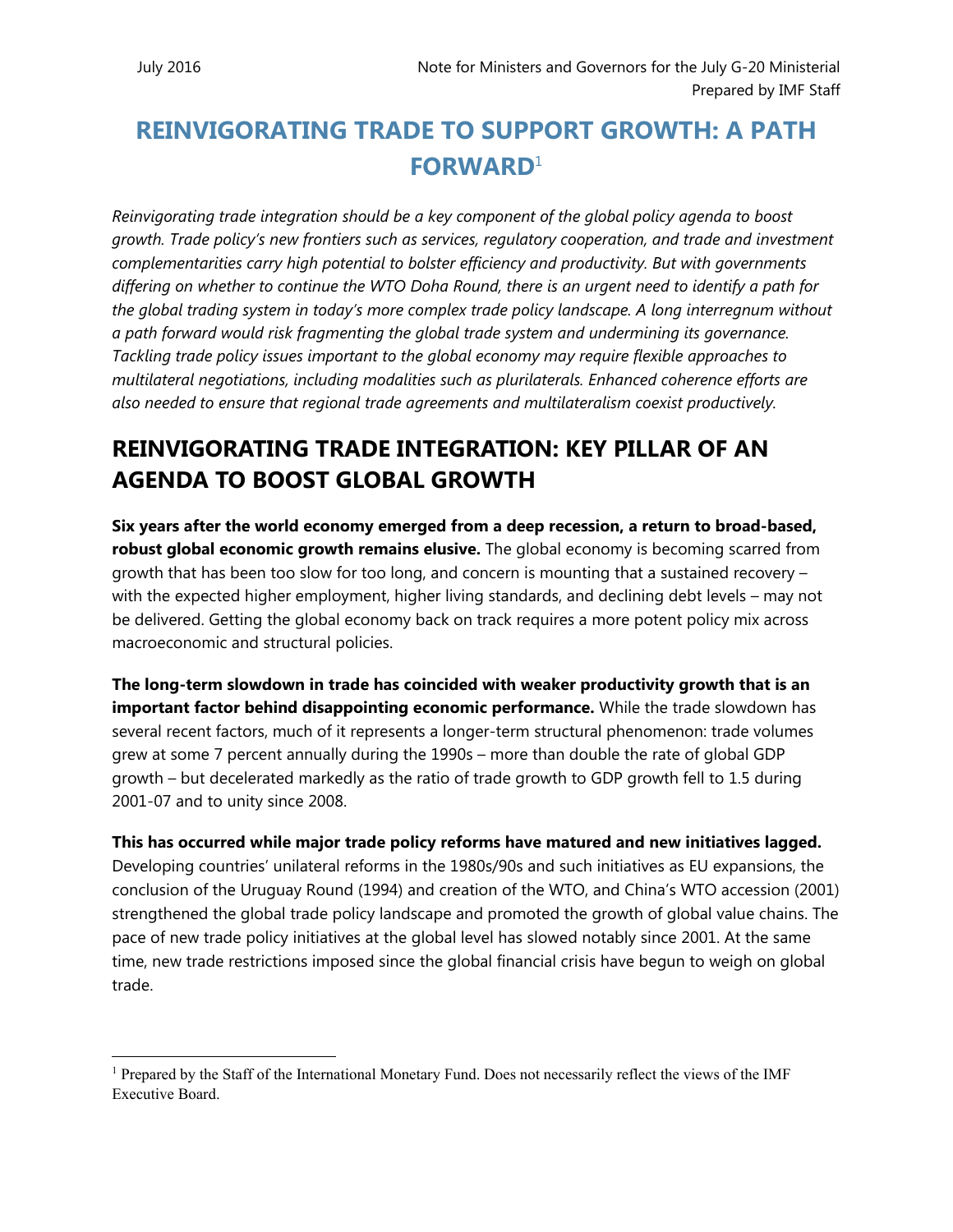**Regional trade agreements (RTAs) alone are not enough.** RTAs that open trade and advance policy cooperation can be helpful when progress at the multilateral level is slow. But narrow country coverage and the discriminatory application of tariff reductions and other market access provisions limit the benefits. While the application of RTA provisions on a non-discriminatory basis (often with respect to services trade and regulatory cooperation) is welcome, the many different RTAs can develop diverging rules. With RTAs proliferating, this risks evolving into a two-pole system – with traditional trade matters overseen in the multilateral trading system (MTS) while regulatory and other "frontier" trade matters are negotiated outside it, in a system of bilateral and regional agreements that may lack coherence.

**For over a decade there has been too little progress in multilateral negotiations but for some recent productive steps using alternative approaches.** The Doha Round begun in 2001 and envisioned as a large-scale "single undertaking" has largely been stalled since 2008. In 2015, WTO members could not agree to continue the Round and many have expressed interest in looking for new approaches and addressing issues beyond the Doha mandate. It is important to work quickly to define a path forward, as a long interregnum without one risks undermining the MTS and reducing the benefits of other structural efforts to boost global growth. Those areas that have progressed have relied on alternative formats (see WTO, 2016) and offer a glimpse into the possibilities from alternative engagement modalities in a context where trade policy issues and challenges have become more complex.

- *Multilateral agreement.* The *Trade Facilitation Agreement* (2013) aims to enhance customs practices and will take effect when two-thirds of members complete their approval processes; it is binding on all WTO members, allows for multi-speed implementation by developing countries, and provides for implementation assistance.
- *Plurilateral agreement.* The revised *Agreement on Government Procurement* (GPA), which took effect in 2014, opened the procurement markets of its 45 members to suppliers from other GPA parties, but not necessarily to all WTO members.
- *Critical mass agreement.* The *expanded Information Technology Agreement* (2015) commits its 53 participants (accounting for 90 percent of world trade in the covered products) to eliminate all tariffs (i.e., on an "MFN" basis) on a further 201 products. It did not, however, move to a 'negative list' agreement, requiring continued updates.
- *Ministerial decision.* Members agreed to eliminate farm export subsidies (2015)*.*

### **A PATH FORWARD: KEY ISSUES**

**Trade policy's new frontier areas carry especially high potential to bolster efficiency and productivity gains and increase medium-term growth.** While traditional issues such as industrial tariffs and agriculture remain important for many countries, including through further unilateral reforms, several "new" areas could bring dynamic gains through such channels as greater investment, technology transfer, and integration into GVCs. These new trade areas, which often complement and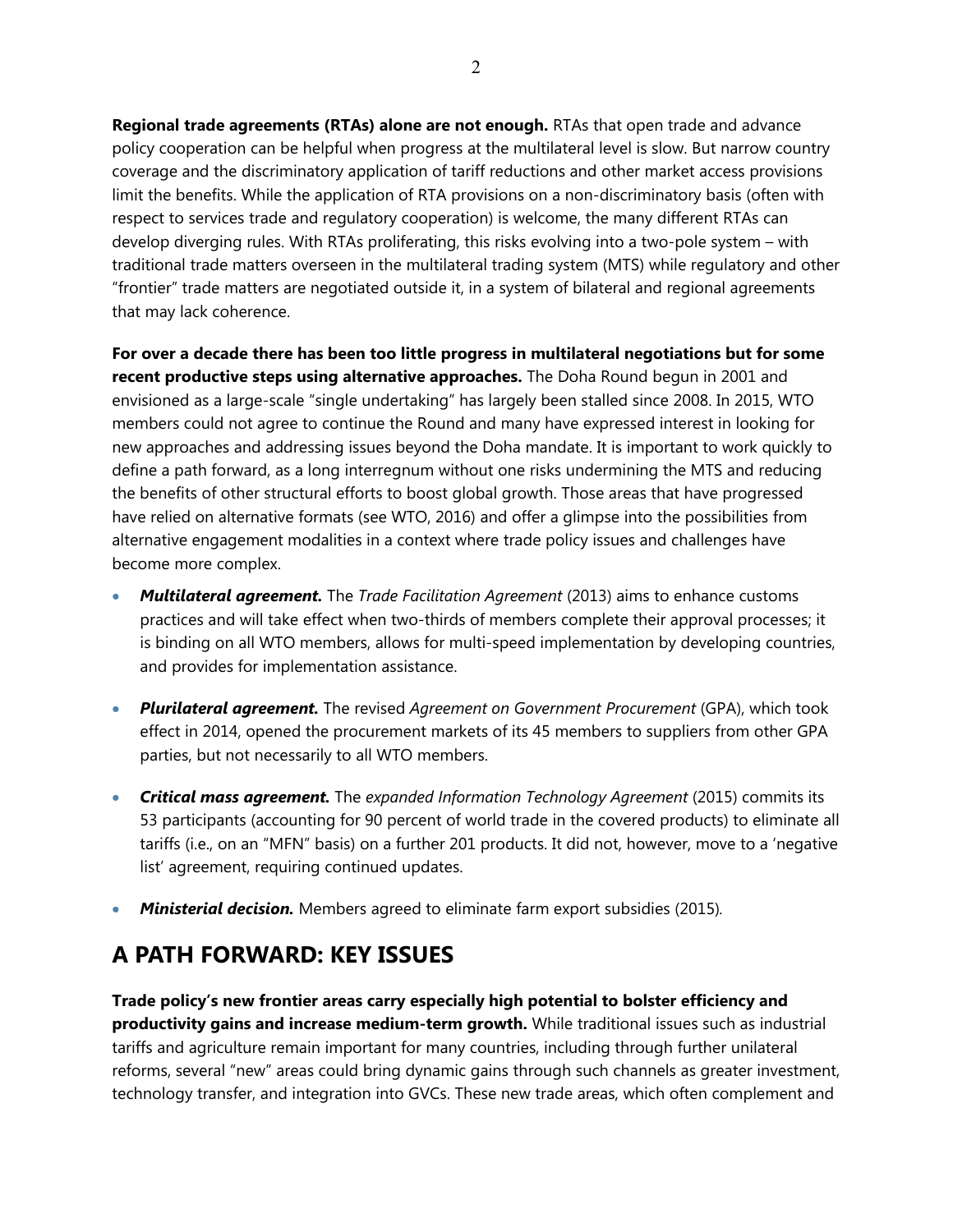augment other structural reform efforts, cover reduction of trade costs associated with NTBs, including regulatory cooperation; exploiting complementarities between investment and trade, including by common minimum standards for protecting physical and intellectual investment; and promoting competition practices, including a commercial orientation in government activities (SOE, procurement). Such actions would be key for the increasingly important role of services and new production modalities in economic activity (in the new and old economy; in AEs and EMs) and in trade (directly and embedded in goods).



### **A. Lowering Trade Costs in the New Global Economy: Regulatory Cooperation**

The large trade frictions resulting from regulatory diversity have led negotiators to begin to bring regulatory cooperation matters into trade agreements. WTO rules contain meaningful provisions, but regional agreements have evolved further to include mechanisms to promote active regulatory cooperation. There is scope to improve these provisions and to bring them into the multilateral system to be applied more broadly on a multilateral or plurilateral basis.

While regulatory cooperation often does not depend on "reciprocity," it can be difficult to achieve because it involves multiple domestic agencies, procedures rooted in domestic legal systems, and legitimate differences in domestic policy priorities. As such, provisions in trade agreements can range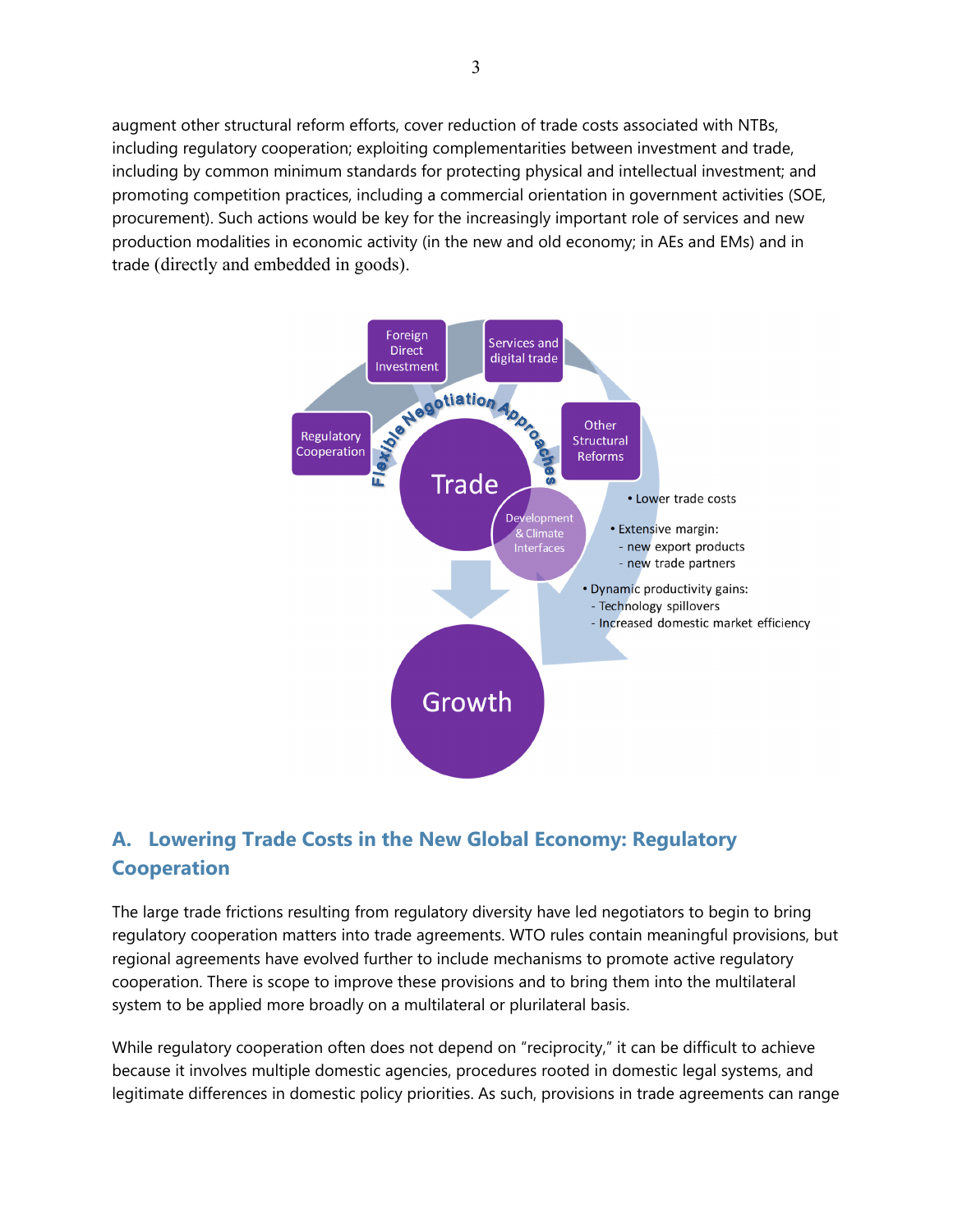from dialogue and transparency provisions to recognizing the equivalency of others' regulatory processes, such as in mutual recognition agreements (Mavroidis, 2016). Global priorities could include: (i) strengthened transparency of national regulatory mechanisms, (ii) involving affected parties early in the regulatory process and using that input to fine-tune regulation, (iii) encouraging countries to use international standards and justify deviations from them, and (iv) building capacity among LIDCs to meet standards in their potential export markets and to participate in standardsetting.

#### **B. Complementarities between Investment and Trade**

Sales by FDI affiliates are roughly equal to recorded exports of goods and services, indicating the importance of FDI in international commerce. With the rise of global value chains (GVCs), trade and investment decisions are increasingly complements, rather than substitutes. Policy barriers still obstruct much FDI and its governance is fragmented with over 3000 bilateral investment treaties (BITs) and other international investment agreements without a common template. This results in a confusing landscape for investors and governments (Gonzalez, 2013). The WTO General Agreement on Trade in Services (GATS) has important, if incomplete, obligations pertaining to some investments in services.

A universal approach to international investment would go far in setting holistic rules critical in a GVC world. Although a global deal was elusive in the past, there is room for agreement now that the north-south divide on investment seems to have narrowed. An agreement could establish core standards for investor protection, provide for non-discriminatory treatment of established foreign investments, and establish a framework under which governments can commit to opening to new investments. The dispute settlement and other unique institutional features of the WTO could provide the best foundation for such an agreement.

### **C. Unleashing Services, New Production Modalities and Digital Trade**

Policy has lagged far behind the evolution of services in the global economy. Services comprise some two thirds of global GDP and employment, and a quarter of global trade (nearly half of global trade measured on a value-added basis). Innovation in e-commerce and other services has helped to reshape the trade landscape and spurred the development of GVCs. The policy barriers to services trade remain large, however, and reforms have tremendous potential to promote global trade and growth. The low level of attention to services issues throughout much of the Doha Round has encouraged negotiations outside the MTS, including ongoing work by 52 countries (accounting for 70 percent of world trade) toward a Trade in Services Agreements (TiSA); nonetheless, advances through regional agreements have been uneven.

Governments should set a high-ambition agenda. Elements could include:

 Deepen and expand specific commitments under the WTO General Agreement on Trade in Services (GATS), including by transitioning to a "negative list" approach.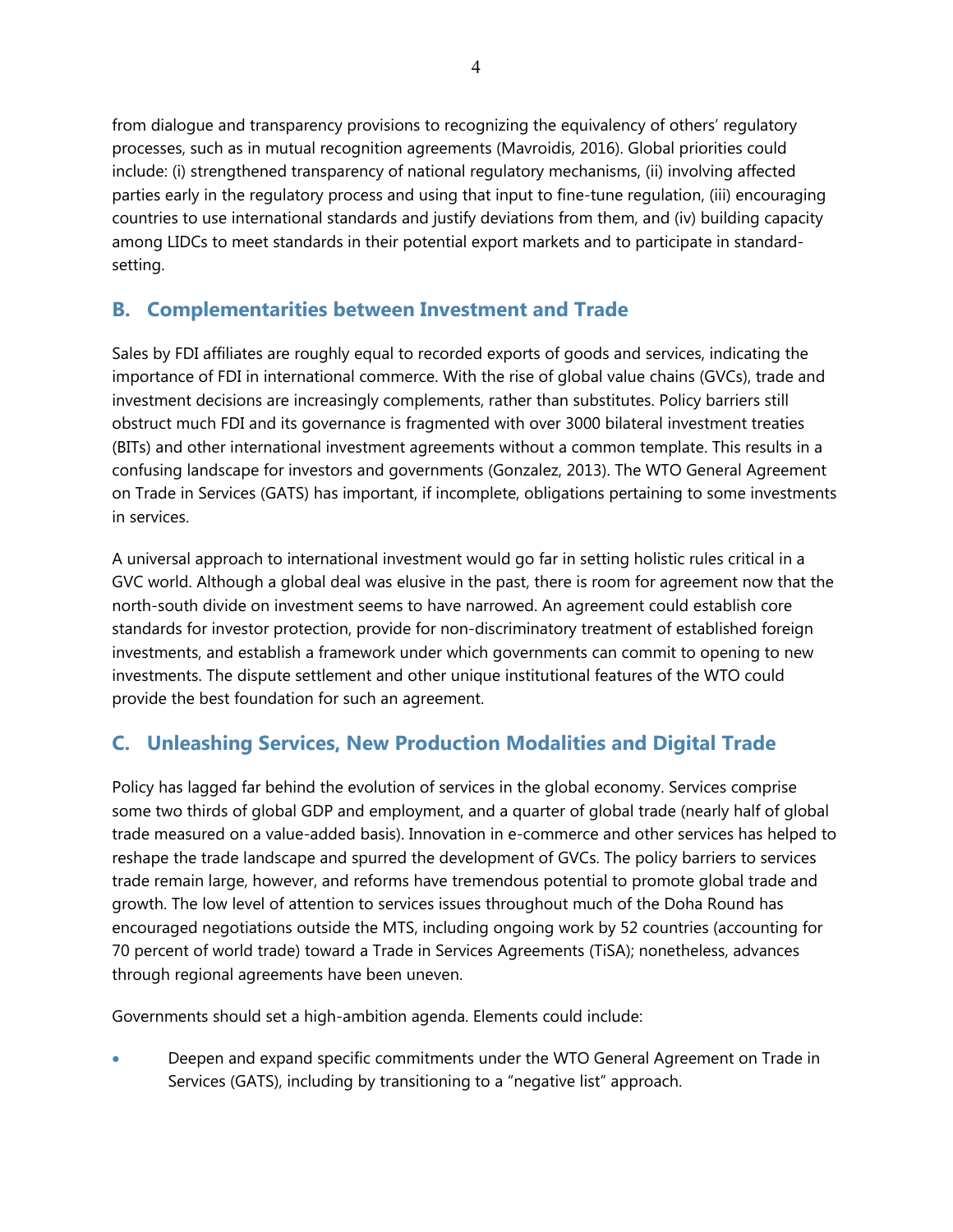- Address gaps between GATS commitments and actual policy with standstill and "roll back" provisions (as in many regional agreements) to discourage policy reversals.
- Clarify the application of existing GATS commitments to *cross-border data flows*. Develop provisions to discourage local data storage requirements, while recognizing legitimate public interests such as privacy and financial regulation.
- Raise *de minimis* customs levels (below which import duties are waived), facilitating crossborder flows of small packages often supplied by internet-enabled retailers.
- Strengthen cooperation in managing the entry and stay of natural persons for the purpose of supplying a service (Low, 2016).

Some elements may at first be more conducive to "best endeavors" than binding "hard" law.

#### **D. Challenges and Opportunities**

The global trading system can also play an important role in promoting other international economic priorities, including development and climate policy.

#### **Lower barriers to trade integration for low income developing countries (LIDCs)**

The fragmentation of production internationally offers major new opportunities for *low-income developing countries* (LIDCs). To exploit these opportunities they require stable macroeconomic policies and a strong business environment, including policies that promote access to inputs and trade-related services (e.g., transport) at competitive prices. Other countries can help by promoting a rules-based, open, and equitable MTS and through targeted capacity building to support LIDCs in implementing trade-related reforms that encourage investment and integration into GVCs. Among the actions that can help:

- Bring into effect the Trade Facilitation Agreement and follow through on commitments to assist the poorer countries as they implement its commitments.
- Further open markets for goods and services of particular interest to LIDCs.
- In trade preference schemes for poor countries, promote trade among beneficiary countries by extending the rules of origin "cumulation" provisions, allowing poor countries to use more imported inputs while remaining preference eligible.
- As in the TFA, link LIDC implementation of future WTO agreements to capacity and create mechanisms for other countries to provide related capacity building.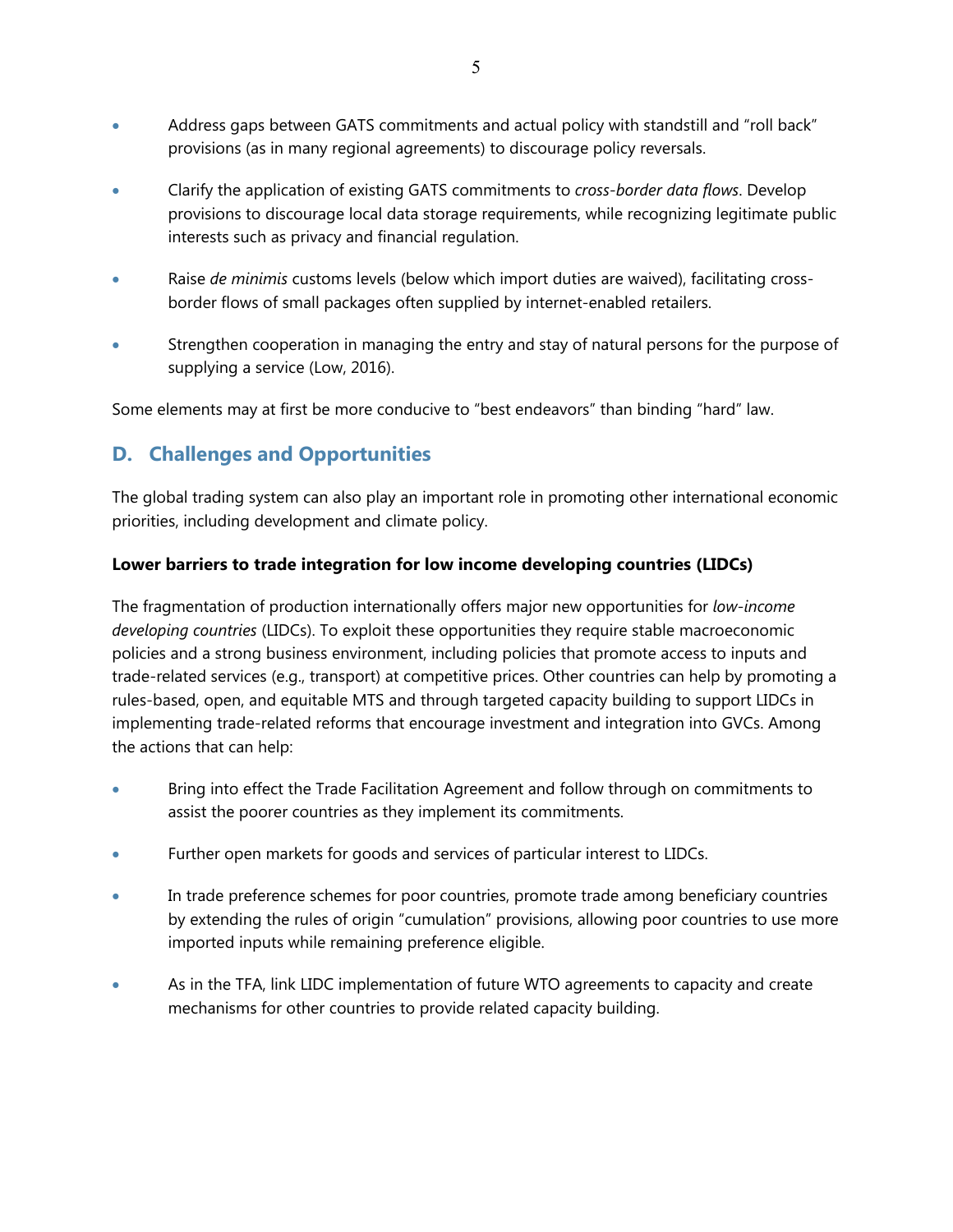#### **Trade/Climate interface**

Policies to address climate change can have significant implications for trade, particularly if not tackled multilaterally. Many observers have highlighted existing ambiguities in WTO rules relevant to climate policies, such as the allocation of emissions trading permits or the use of border tax adjustments as part of a domestic carbon pricing mechanism. This legal uncertainty and operational challenges may discourage legitimate climate policies, and may also leave the system vulnerable to protectionist policies dressed up as climate policy. Addressing these concerns is important both to climate policy and to the trading system. Moreover, trade rules may be able to promote welldesigned climate mitigation policy. For example, one suggestion put forward would require the notification to the WTO of fossil fuel subsidies, together with provisions to discipline and to progressively reduce the subsidies (Bacchus, 2016). (This would parallel in some ways the approach taken in the WTO regarding domestic agricultural subsidies.).

## **A PATH FORWARD: FLEXIBLE NEGOTIATING ARCHITECTURE FOR THE MULTILATERAL SYSTEM**

**A path forward needs to heed the hard lessons of nearly 15 years of Doha negotiations and to recognize today's increasingly complex trade policy landscape**. As trade agreements enter new and more diverse areas, the negotiating field has expanded significantly. Moreover, given that the center of gravity in the global trading system has moved towards RTAs over the last two decades, an important issue for a path forward is how to integrate into the multilateral system key aspects from recent and ongoing RTAs.

**Tackling trade policy issues important to the global economy would require flexible approaches to the multilateral negotiations.** The WTO's institutional and legal framework and near-global membership carry benefits that cannot be replicated in RTAs. However, the experience of the Doha Round suggests that it may be worthwhile to explore alternatives to large-scale "single undertaking" endeavors. When founded, the WTO was envisaged as facilitating a constant flow of agreements of all kinds (Bacchus, 2011); indeed, recent achievements effectively matched trade issues and negotiation structures (WTO, 2016). Even if some WTO members choose not to participate in certain agreements – as was the case with some agreements reached earlier in the history of the MTS – the non-participants will often be better off with the agreement inside, rather than outside, the WTO.

**Negotiating formats can vary in several ways.** Aspects include participation (universal or not), whether benefits are extended to non-participating WTO members, and the degree of commitment (e.g., whether legally binding and enforceable through dispute settlement) (Hoekman and Mavroidis, 2015). Agreements under one format may later take on another; for example, while only part of the membership accepted an agreement on customs valuation in the 1970s (during the "Tokyo Round"), that agreement was later accepted by all WTO members upon the conclusion of the Uruguay Round. Within the flexible negotiating architecture, it is important that agreements attract a broad range of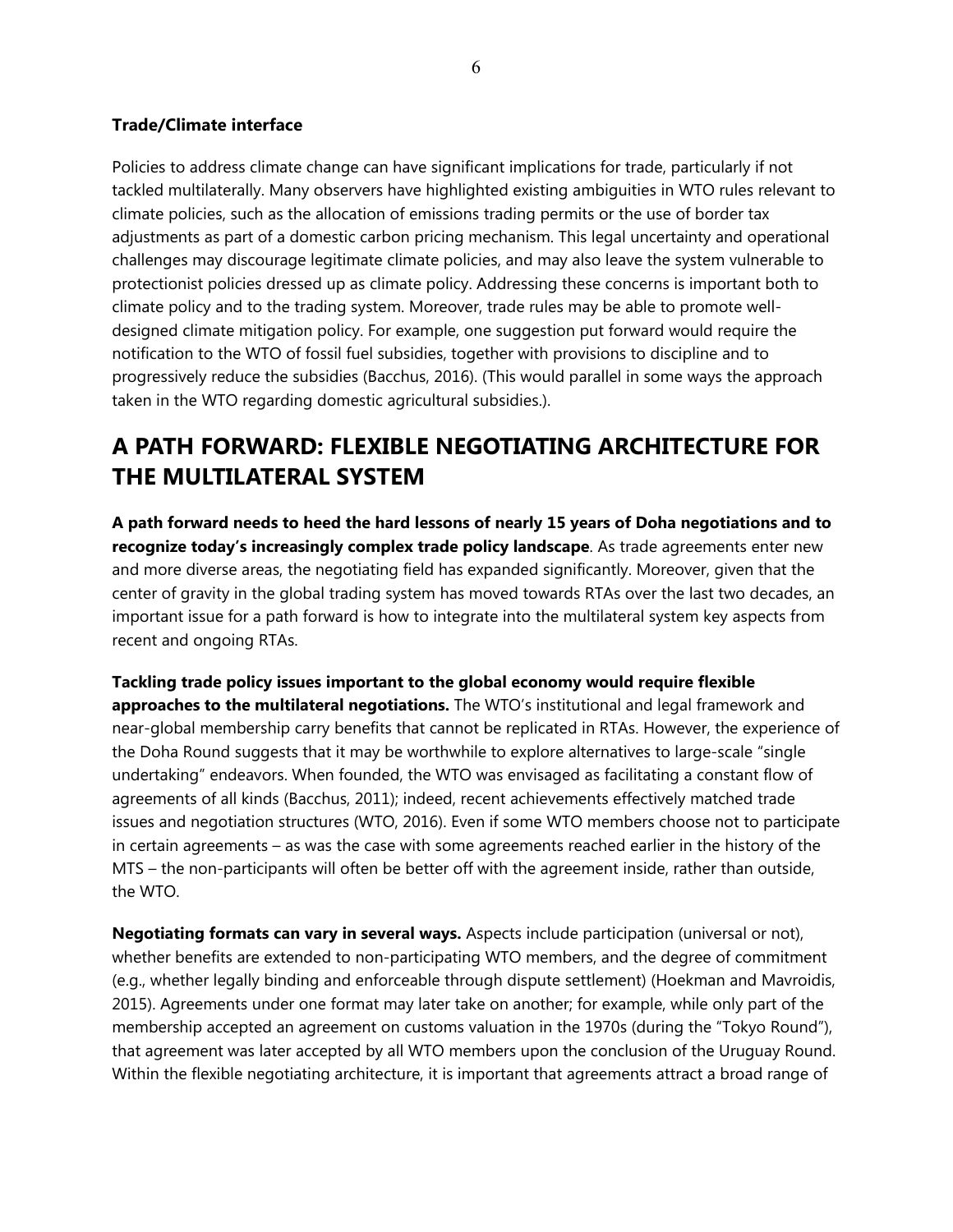members (such as those at different income levels) even when they cannot necessarily attract each WTO member.

**Plurilateral agreements may be the most practical approach to some issues, but face obstacles.**  Plurilateral agreements (PAs) – reached inside the WTO by a subset of WTO members – are often superior to FTAs done outside the WTO: PAs are more transparent, have legal and institutional links to the WTO, and provide a clear path for expanded membership and possibly evolution to a full multilateral agreement. Depending on the topics addressed in a PA and whether its benefits are limited to participating countries (rather than being available to all WTO members), the initial approval of a PA may require consensus of all WTO members. This consensus requirement can be used to ensure that a proposed PA is beneficial to the overall trading system; however, individual non-participants could also seek to leverage the consensus requirement to gain a negotiating advantage on some other – perhaps unrelated – topic. Hoekman and Mavroidis (2013) argue that outsiders' support may be achieved through clear ex-ante rules for subsequent accession and by ensuring that they protect the interests of small and poor countries. Nonetheless, there is a risk that the consensus requirement is misused in a way that obstructs progress in the WTO, and they see that a change in the consensus rule, or perhaps rules governing its use, may ultimately be necessary. Ongoing negotiations on a Trade in Services Agreement (TiSA) would be a prime opportunity to demonstrate how such negotiations and agreements could be brought into the WTO and to start catalyzing a way forward for the MTS.

## **A PATH FORWARD: ENSURING COHERENCE IN A COMPLEX TRADE POLICY WORLD**

**A long period without a path forward for the MTS would risk continued proliferation of RTAs, fragmenting the global trade system and undermining its governance**. Bringing past trade deals inside the WTO would help to increase transparency and coherence, and underpin the WTO's role at the center of the global trading system.

**Strengthening the global trading system is important to global prosperity.** More vigorous trade integration should be a key part of the global policy agenda. Regional agreements can bring substantial benefits and help to expand trade policy frontiers, but are not enough on their own. Governments should avoid a protracted interregnum at the WTO and move quickly to establish a way forward for the multilateral negotiating agenda; that agenda should seek to resolve key longstanding issues while addressing other issues important to the global economy. They will also need to draw on the hard lessons of the Doha Round, including with respect to how issues are packaged and sequenced.

**Given the present landscape of trade agreements, the productive coexistence of RTAs and multilateralism requires coherence.** The rapid growth of RTAs, amid limited multilateral achievements, has altered their relative importance in the global trading system in ways not anticipated when the WTO was established. Within this increasingly complex system the potential for incoherence is real.